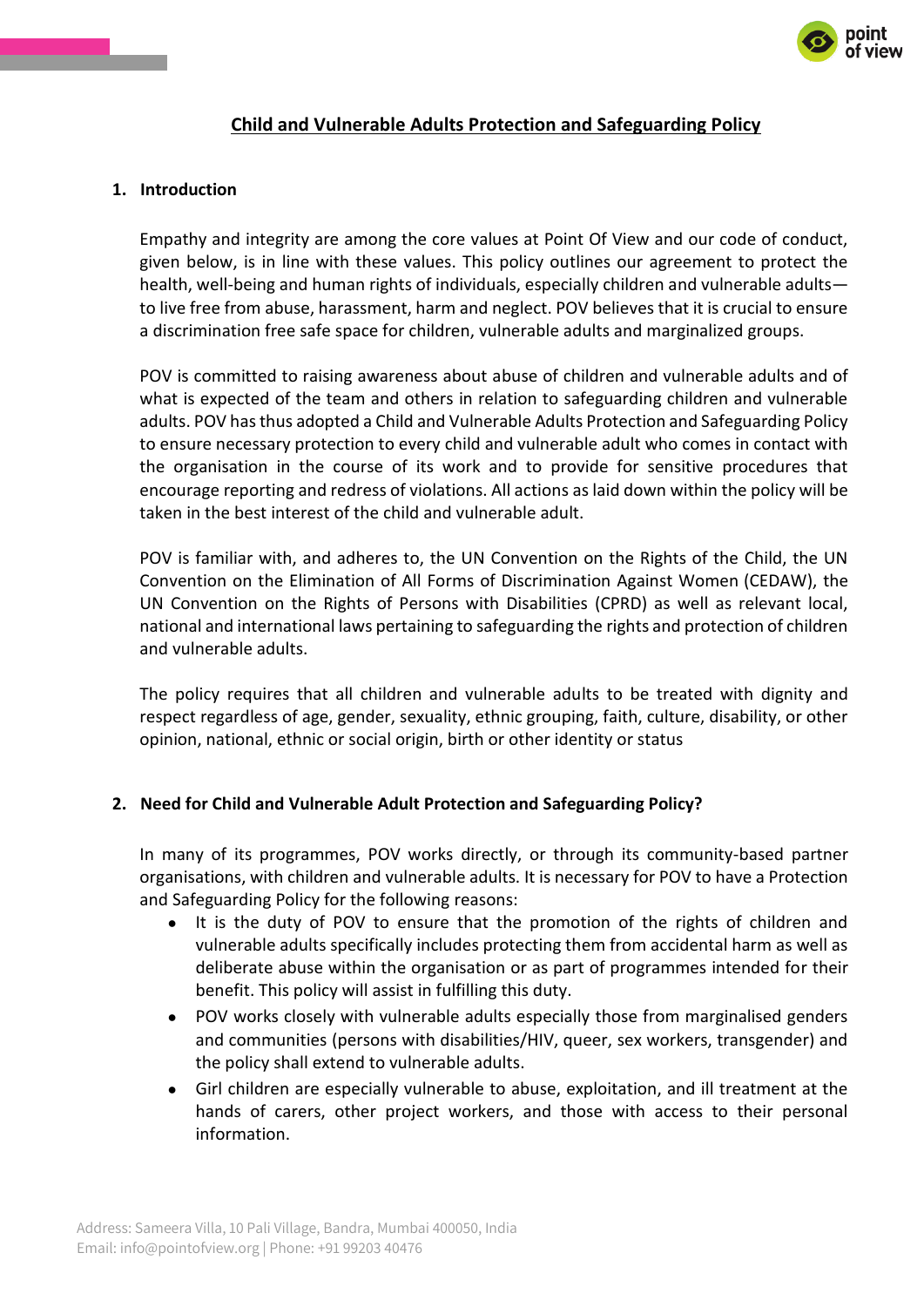

- The policies can help build confidence of children and vulnerable adults in POV and its processes. It further provides them an enabling and empowering environment for meaningful participation in POV's project activities..
- Organisations without protection policies, guidelines and systems are more vulnerable to false or malicious accusations of abuse.

## **3. What is included in the protection and safeguarding policy?**

The Policy lays out POV's commitment to ensuring the safety and protection of all children and vulnerable adults with whom the organisation engages.

- Promoting the welfare of children and vulnerable adults, and enabling them to achieve their fullest potential.
- Minimising harm through proactive measures to identify and mitigate risks.
- Protecting children and vulnerable adults by responding effectively whenever there is a risk of harm or abuse.

### **Definitions**

This policy covers all forms of physical abuse, emotional ill treatment, sexual abuse, neglect, commercial or other exploitation that results in actual or potential harm.

### Child:

For the purposes of this policy, a "child" is defined as anyone under the age of 18, in line with Indian law and the United Nations Convention on the Rights of the Child (1989)

#### Vulnerable Adults:

This will include vulnerable adults, especially from marginalised genders and communities (queer, persons with disability/HIV, sex workers, transgender). The list of vulnerable adults is not exhaustive and is subject to being amended from time to time and on a case basis

#### Abuse:

This constitutes all forms of physical, emotional ill treatment and sexual abuse resulting in actual or potential harm to the child's/vulnerable adult's health, survival, privacy, and development. It also includes abuse of power and trust by those in positions of responsibility.

The definition of abuse therefore points to:

- Physical abuse: including hurting or injuring, inflicting pain, poisoning, drowning, or smothering etc.
- Sexual abuse: that it implies both contact and non-contact based abuse that is sexual in nature and includes direct and indirect sexual exploitation as well as threats to involve a person in inappropriate sexual activities. The question of consent is immaterial in case of sexual activities involving children.
- Emotional abuse: humiliating or denying them their worth and rights as human beings.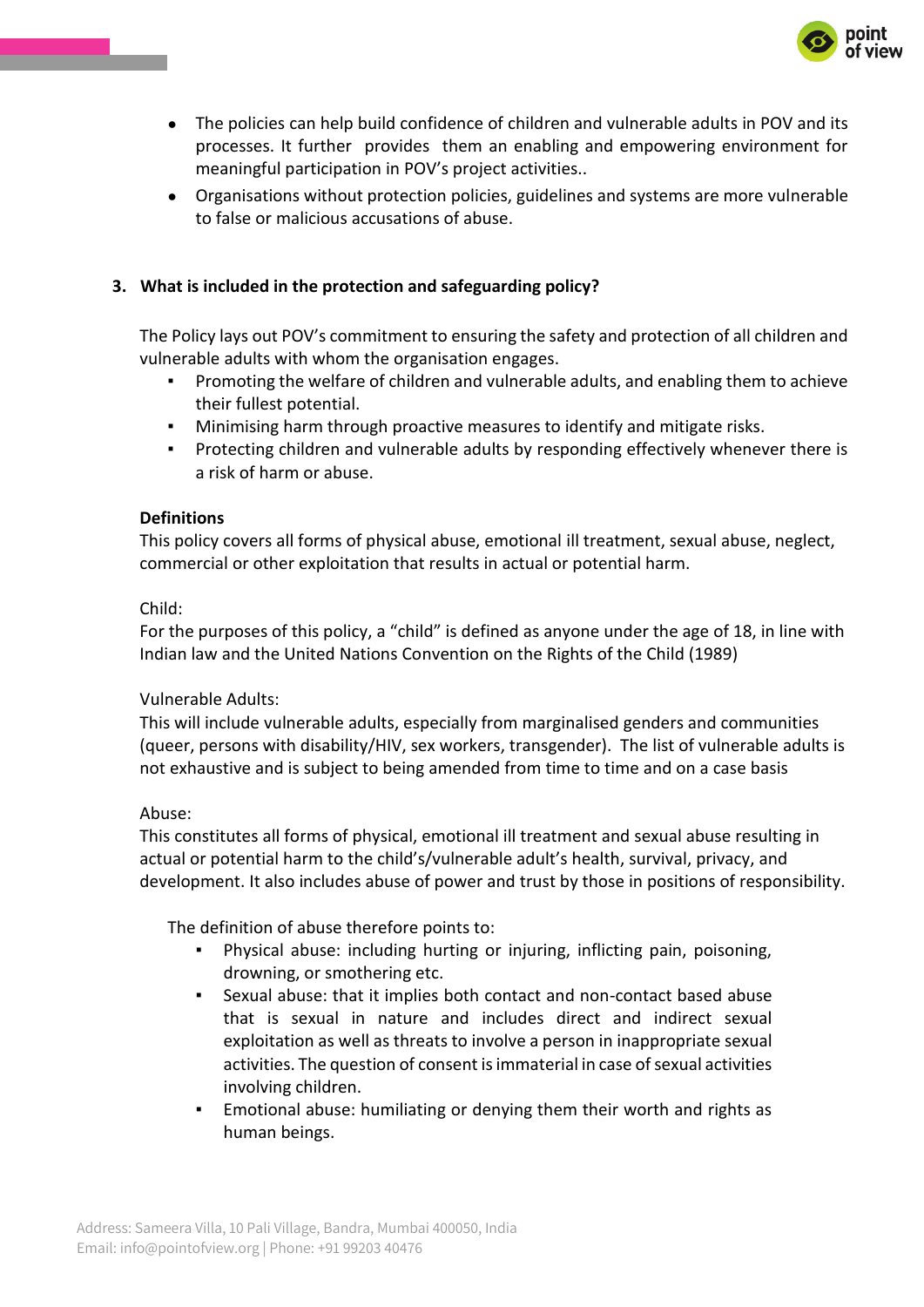

- Neglect: the persistent lack of appropriate care of children, including love, stimulation, safety, nourishment, warmth, education, and medical attention.
- Online abuse: violence perpetuated through technology and/or the internet broadly. This can include emotional and psychological cruelty, threat of physical violence, threats to safety of the child and vulnerable adult and even their family/people close to them.

### **4. Scope of the Policy**

The policy applies to everyone working for, or associated with, POV and includes:

- **POV staff and personnel** at all levels: Any person who is employed by POV for any work on regular, temporary, consultancy, ad hoc or daily wage basis, either directly or through an agent with or without the knowledge of the employer, and may be working for remuneration or on a voluntary basis and has a responsibility to ensure the protection and safeguarding of children and vulnerable adults.
- **POV associates:** all board members (international and national), interns, volunteers, researchers, consultants, advisors and representatives of partner organisations and local governments who POV works with on the ground in its programmes with children, adolescents, and vulnerable adults.
- **POV visitors:** donors, journalists, media, celebrities, and others, who may come into contact with the children and vulnerable adults that POV works with.
- **POV partners:** partners of POV who are in contact with children or vulnerable adults are expected to have their own safeguarding policies and procedures in place and if not, adhere to the safeguarding policies of POV
- All staff, partners and associates are bound by the obligations of reporting a case of child sexual abuse under the Protection of Children from Sexual Offences (POCSO) Act and must commit to abide by the same.

#### **5. Code of Conduct**

POV is committed to ensuring that its staff and representatives apply high standards of behaviour with children and vulnerable adults within their professional and private lives. The code of conduct outlines expected standards of behaviour for employees, consultants and others. The list is not exhaustive and decisions about conduct should be made in the spirit of common sense with the best interest of the child and the vulnerable adult as the primary consideration.

The code of conduct includes but is not limited to the following:

- Avoid language or behaviour towards children and vulnerable adults that is harassing, abusive, or demeaning.
- Use of corporal or physical form of punishment on children and vulnerable adults by staff is completely unacceptable behaviour in personal and professional life.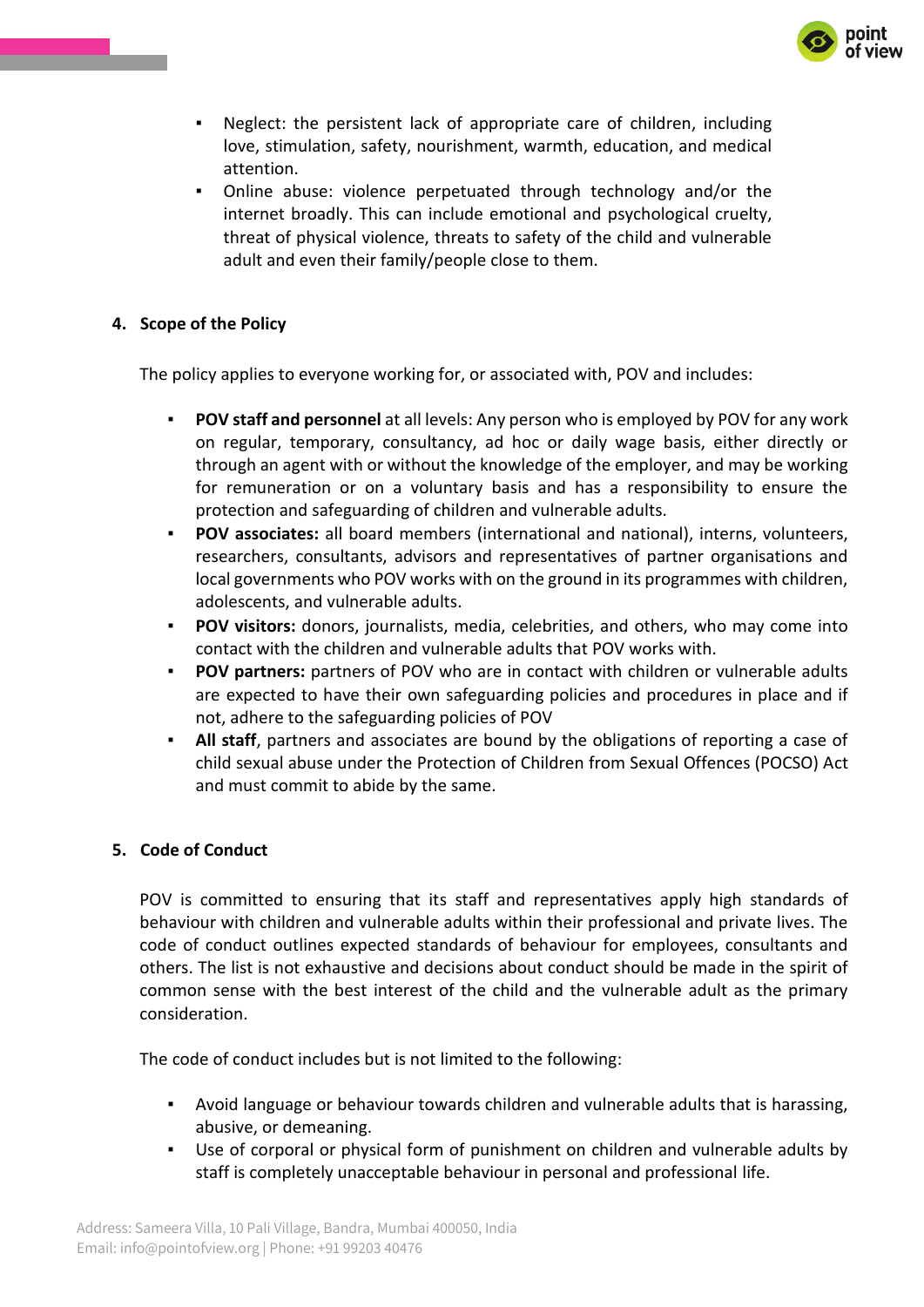

- Never develop, induce, or support physical or sexual relationships in any way.
- Never develop any form of relationship or arrangement, which could in any way be deemed to be exploitative or abusive.
- Never place a child or vulnerable adult at risk of abuse or exploitation. If you are aware of this, report it.
- Any individual who is aware of any staff member engaging in behavior that physically, sexually or emotionally harms a child or vulnerable adult, report the matter immediately, after securing the safety of the child
- Don't disrespect the views of children or vulnerable adults, and allow them access to information through different mediums like online platform, stories, training and learning materials (TLMs)
- Staff, interns, consultants, volunteers and visitors must behave in a respectable way with children and vulnerable adults in communities.
- Personnel, including staff, volunteers, interns and consultants, will not allow children who are part of the POV programme to visit their homes under any pretext without the prior knowledge and agreement of their superiors.
- Staff will not employ children as domestic workers in their homes.
- Never abuse, exploit, act, or behave in any way that places a child or a vulnerable adult at risk of harm.
- Actively contribute to an environment where children and vulnerable adults are respected and encouraged to discuss their concerns and rights.
- Always ask individuals' permission (in the case of children, also ask their parent or guardian) before taking images (e.g. photographs, videos) of them. Respect their decision to say no to an image being taken. ( refer to Annexure 2)
- Ensure that any image taken is respectful. Images of children or vulnerable adults in sexually suggestive poses, or those which may impact negatively on their dignity or privacy, are not acceptable. Stories and images of children and vulnerable adults should be based on their best interest.
- POV's storage of children's photographs and videos and the use of archives is maintained on an encrypted server.
- Complete identities, contact information, and exact locations of children are not disclosed publicly, unless such disclosure is in the best interest of the child and in compliance with the applicable law of the land
- The policy ensures the use of the 'Two Adult Rule' when interacting with or conducting activities with children such that another adult is present or within reach

POV staff and associates are required to read and understand POV's Safeguarding Policy and abide by it in their programme implementation and personal conduct. POV does not intend to dictate the belief and value systems by which POV staff conduct their personal lives.

## **6. Accountability**

POV will ensure that: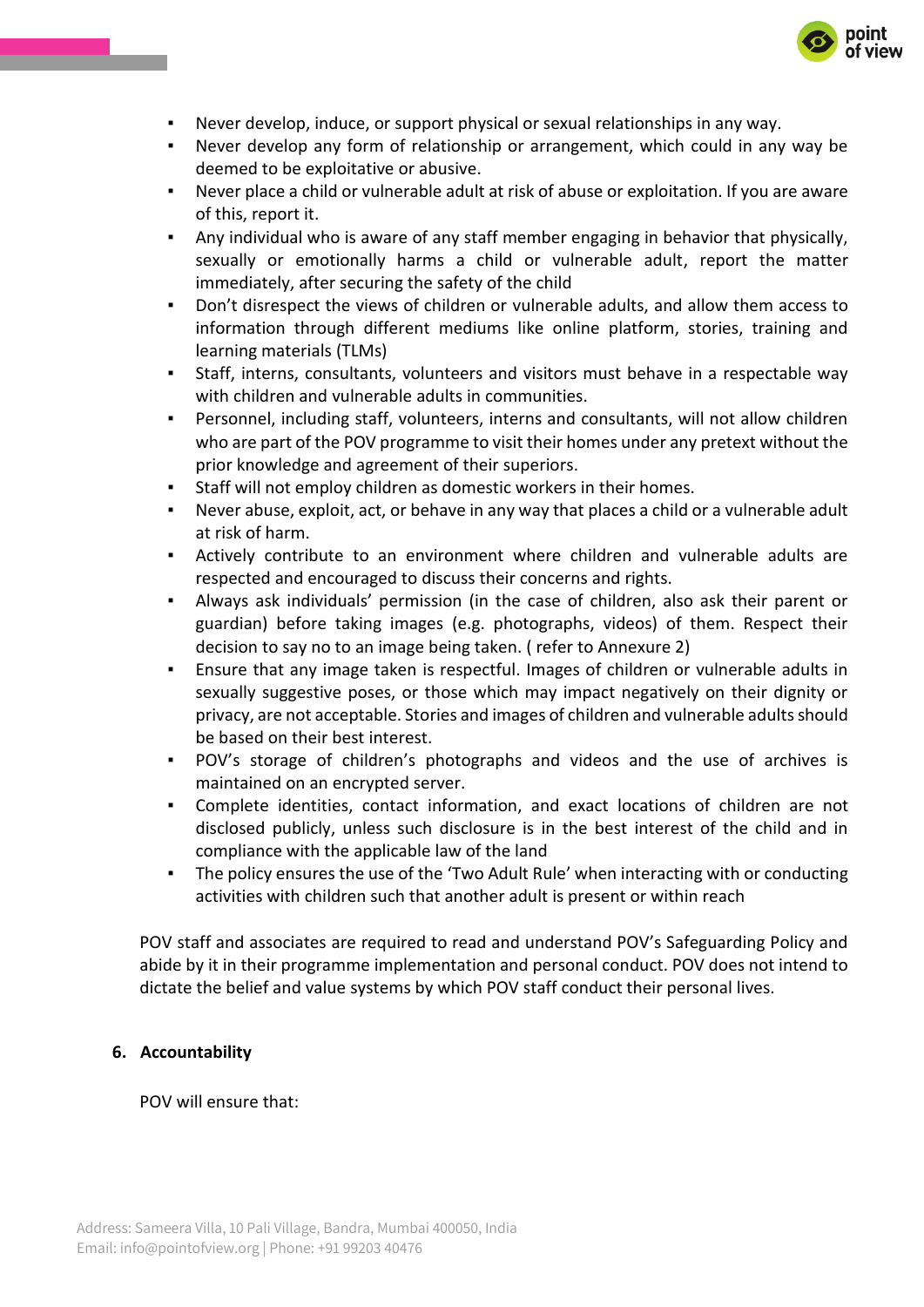

- Any breach of its safeguarding procedures is taken seriously. Failure to comply with this policy may incur possible dismissal, termination of contracts or partnerships and, where appropriate, referral to the police or other relevant authorities.
- A Protection and Safeguarding officer (PSO) is appointed from within the team, who will be the focal point for all protection and safeguarding concerns that arise in POV.
- An Inquiry Committee (IC) comprising seasoned members of the team is appointed to investigate allegations/complaints of abuse of children or vulnerable adults. **(annexure 1)**
- All staff and consultants have read the policy prior to commencing work with POV, and know when and how to report any breach of the Code of Conduct.
- All partners working directly with children or vulnerable adults adhere to the Code of Conduct.
- All visitors receive a briefing about protection and safeguarding policy, which includes the Code of Conduct, and specific information on appropriate behaviour in the communities they are due to visit.
- The Code of Conduct is discussed with vulnerable adults, children, and their caregivers to ensure it reflects their expectations of staff and other POV representatives and that they know who to speak to about any concerns and how to report any breach.
- In the event of harm occurring, POV will take the required action as laid out in the policy, and report to appropriate authorities where mandated as per law, to prevent any further harm and ensure justice.
- The organisation takes a clear and unambiguous stand on different forms of exploitation and abuse of children, especially on child labour, child marriage, child trafficking, child sexual abuse and online child safety and makes it available in public domain
- The policy requires all staff to be aware of child online safety and the interface between online and offline safety, and requires all staff to promote online safety of children who are associated with the organisation's activities.
- Protecting privacy and confidentiality of children is a non-negotiable requirement under the policy and is applicable to all employees, consultants, volunteers and interns associated with the organisation.
- The annual report of POV will carry a report on the number of complaints handled, complaints pending and complaints disposed of, along with all the training and awareness programmes conducted by POV with respect to this policy.

## **7. Recruitment and Staff Capacity**

POV will ensure that:

- Recruit staff, both permanent and contract, only after obtaining adequate background verification from references and POV's own sources for any history of exploitation, neglect and abuse.
- Ascertain aptitude, interest and sensitivity of staff in working with children and vulnerable adults, and ensure that volunteers appointed by community-based organisations, interns, consultants, the Board and Society members are informed of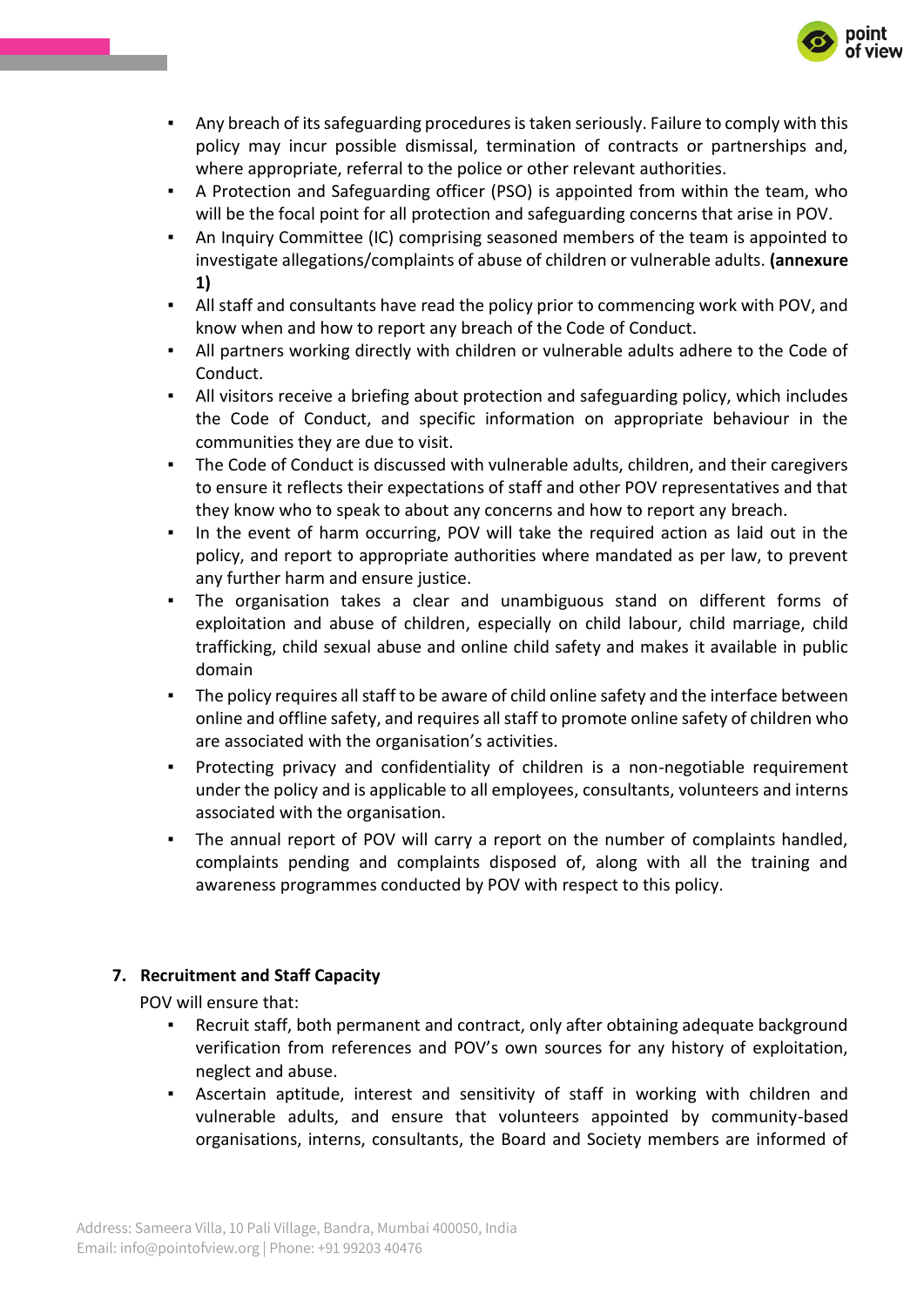

POV's Child and Vulnerable Adult Protection and Safeguarding Policy at the start of any recruiting process, and they are also screened similarly.

- Enhance capacities of staff working with children and vulnerable adults, to effectively deal with issues of rights and advocacy, to promote rights of children and vulnerable adults and to provide protection from exploitation, neglect and abuse.
- Ensure that all work and activities of staff, both permanent and contract, supports the protection of all in communities from any form of exploitation, neglect and abuse.
- Ensure that POV representatives exercise behaviour protocols consistent with the policy.
- Ensure all staff and consultants have read the Code of Conduct prior to commencing work with POV, and know when and how to report any breach of the Code of Conduct.
- Ensure additional capacity building in the form of regular training is provided by POV where necessary, to ensure that protocols for child and vulnerable adult protection and safeguarding are adhered to by staff and consultants.
- All staff, consultants and partners are required to sign and commit to adhering to the POV's child and vulnerable adult protection and safeguarding policy as a condition of employment or service contracts and agreements.

## **8. Children and Vulnerable Adults' Participation**

POV will ensure the following:

- Consent: Specific consent is obtained for children's participation in POV's activities. Consent needs to be signed by the vulnerable adult, child and their parent / caregiver (wherever one is available). This consent is obtained for both online and offline participation of children and vulnerable adults in POVs programmes and communications. **(Annexure 2)**
- Training & Support: Staff and consultants have the appropriate level of skills to facilitate participation safely. As a minimum, staff receive a briefing on safeguarding to ensure they are aware of all safety measures and how to report concerns. The policy encourages not just children, vulnerable adults but also young people, parents, employees, and volunteers to speak up about issues that affect them.
- Feedback: Children and vulnerable adults are encouraged to provide feedback about their involvement, including any concerns or complaints they may have. This should include the opportunity to provide anonymous feedback through the provision of comment boxes at training events and other group meetings.

#### **9. Partner Organisations**

POV will ensure that:

All written agreements with partner organisations include a clause referring to this policy and the expectation that the partner organisation will have a similar policy of its own or agree that its staff will abide by the code of conduct outlined in this policy.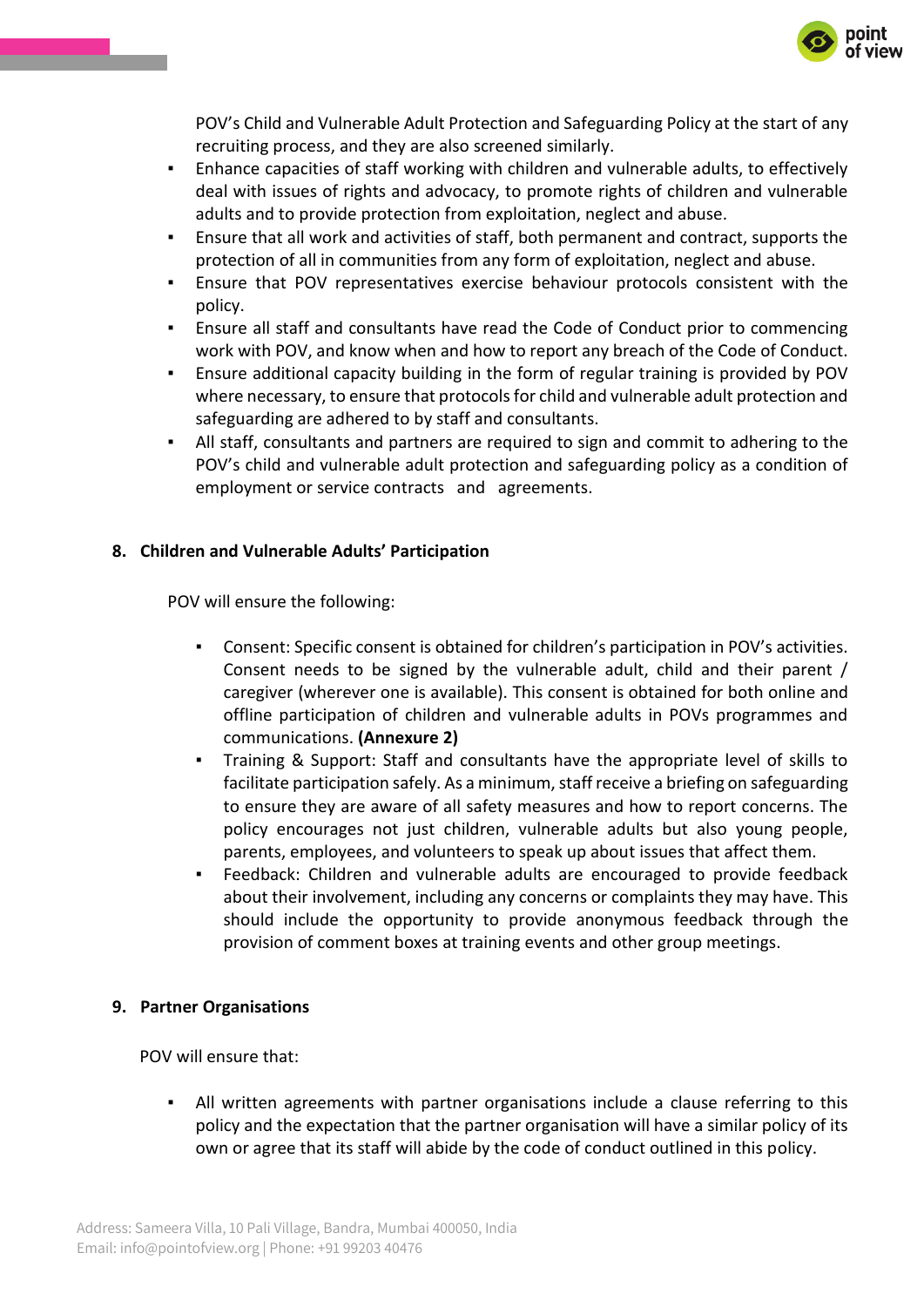

- Where necessary, POV provides additional capacity building to ensure safeguarding measures are adhered by partners.
- Where partners sub-contract certain activities to other organisations, they must ensure that the sub-contractor complies with all safeguarding measures agreed in this policy.
- All partners are informed that POV may request documentary evidence of compliance (e.g. consent forms).

#### **10. Safe Communication**

POV will ensure that:

- All content, publications and presentations both online and offline featuring children or vulnerable adults are reviewed to prevent harm, or any perceived harm.
- Where children or vulnerable adults are survivors of violence or human rights violations, their faces are not displayed, and no information is shared which could lead to their identification. Content will clearly stipulate that 'the names and locations have been changed for protection and privacy purposes'.

### **11. Reporting incidents**

A Protection and Safeguarding Officer should be a designated staff member appointed as a 'Protection and Safeguarding Officer' (PSO) and his/her/their name and contact details should be informed to all POV staff, volunteers, consultants, partners and the same should also be displayed at all prominent places within the office, online and offline, and all project locations including areas where children & vulnerable adults are involved. The POV PSO will have access to specialist advice when needed to carry out their responsibility **(Annexure 3)**. POV will ensure that adequate human and financial resources to ensure the implementation of the policy are made available.

On receipt of a complaint/allegation (from any source) as per **Annexure 4**, POV shall initiate inquiry proceedings as per the below guidelines and in case of violations that are covered under any law for the time being in force, proceed with informing the police or appropriate authority as per the requirements of such law.

The Protection and Safeguarding Officer (PSO) for POV will be **Debarati Das**, whose contact number is +918240026942 and email ID is [Debarati@pointofview.org](mailto:Debarati@pointofview.org) In case the focal person is on leave or is not available, an interim PSO will be appointed by the Programme Lead. If there are any issues concerning the focal person, please contact the committee directly.

POV will take appropriate action to protect the child/adolescent/vulnerable adult in question from further harm during and following an incident or allegation.

Any incident of violation of the policy by staff, volunteers, consultants, partners and reports can be made to the Protection and Safeguarding Officer (PSO) by either the child, vulnerable adult, parents, caregivers, staff themselves.

The PSO has 10 days to ascertain the facts of the complaints, make a brief statement/report and pass it on to the Inquiry Committee. The committee has 90 days to conduct the inquiry and submit the detailed report to the head of the organisation. In case of genuine reason or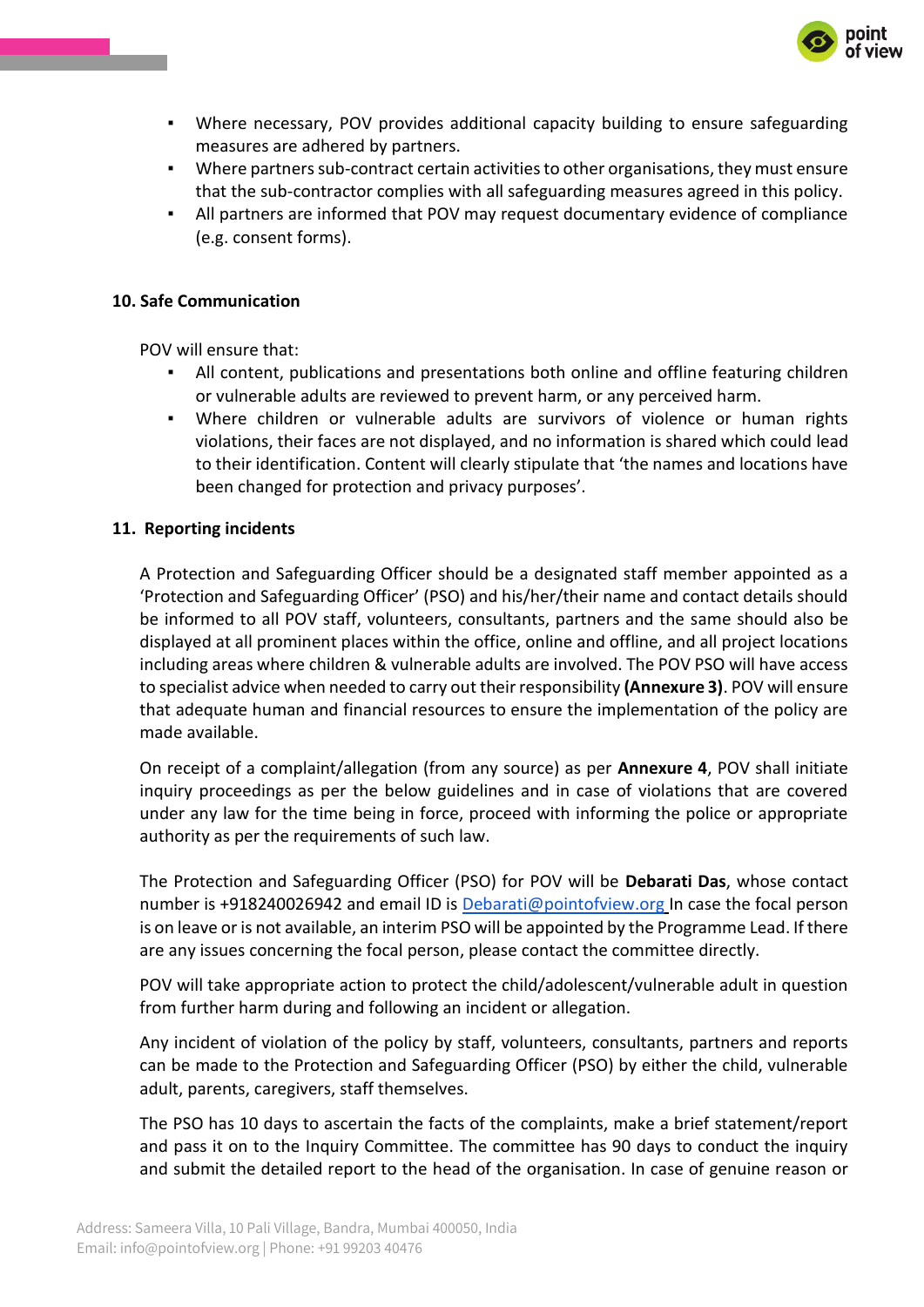

exceptional circumstances a 30-day extension shall be given to the Committee to carry out the investigation.

The reporting and response procedure when on field and for digital platforms is as below:

- a) The Protection and Safeguarding Officer (PSO) and the Inquiry Committee will keep the case confidential. They will not disclose identifying information unless it is necessary to conduct the investigation. They will remind all parties of the need for confidentiality at the beginning of the investigation.
- b) The PSO will conduct a preliminary investigation to ascertain the facts of abuse or violation that is reported.
- c) The Inquiry Committee will conduct a thorough interview with the person who brings the allegation forward, as well as the accused person(s) and any witnesses.
- d) The complainant can be the child, vulnerable adult or their caregivers, parents, partners also.
- e) If the complainant is unsure or uncomfortable with regard to filing a report, they can share their grievance with another member of staff whom they feel safe with. The staff member can then assure them, support them, give them guidance if needed and bring the matter to the PSO's attention for further investigation.
- f) The Inquiry Committee may proceed with an internal investigation into an alleged incident.
- g) They will interview any relevant POV staff as witnesses that the accuser, the accused or other person identifies as necessary to conduct a thorough investigation. If any nonstaff witnesses are identified, the investigator will make reasonable efforts to interview them.
- h) The Inquiry Committee will take notes and statements during interviews with the accuser, the accused and any witnesses and will prepare a written report that summarises the steps taken during the case, the complaint, the allegations of the accuser, the response from the accused(s), the evidence from any witnesses, and the evidence gathered.
- i) An incident report form is provided in this policy as an annexure. The incident report form will be filled post the reporting of the incident, and after due assessment of the actual or perceived harm to the child or vulnerable adults. The accused will have the opportunity to respond to the specific allegations raised.
- j) The Inquiry Committee will send its inquiry report to the Programme Lead at POV within 10 days of finalisation of the report.
- k) It shall be the responsibility of the Programme Lead at POV to act on the recommendations of the Inquiry Committee in each case within 60 days of receiving the Inquiry Committee's report.
- l) The Programme Lead shall be the custodian of the records and POV shall provide a safe space for storing of the same at the head office. Copy of the complaint or details about the incident along with record of the investigation, referral form, given in **Annexure 5**  along with a copy of the investigation report, summary of results of the investigation and the copy of any corrective action taken shall be stored. All investigation records will be kept confidentialwill not be disclosed unless necessary to investigate an incident or complaint of child abuse, to take corrective action, or otherwise as required by law.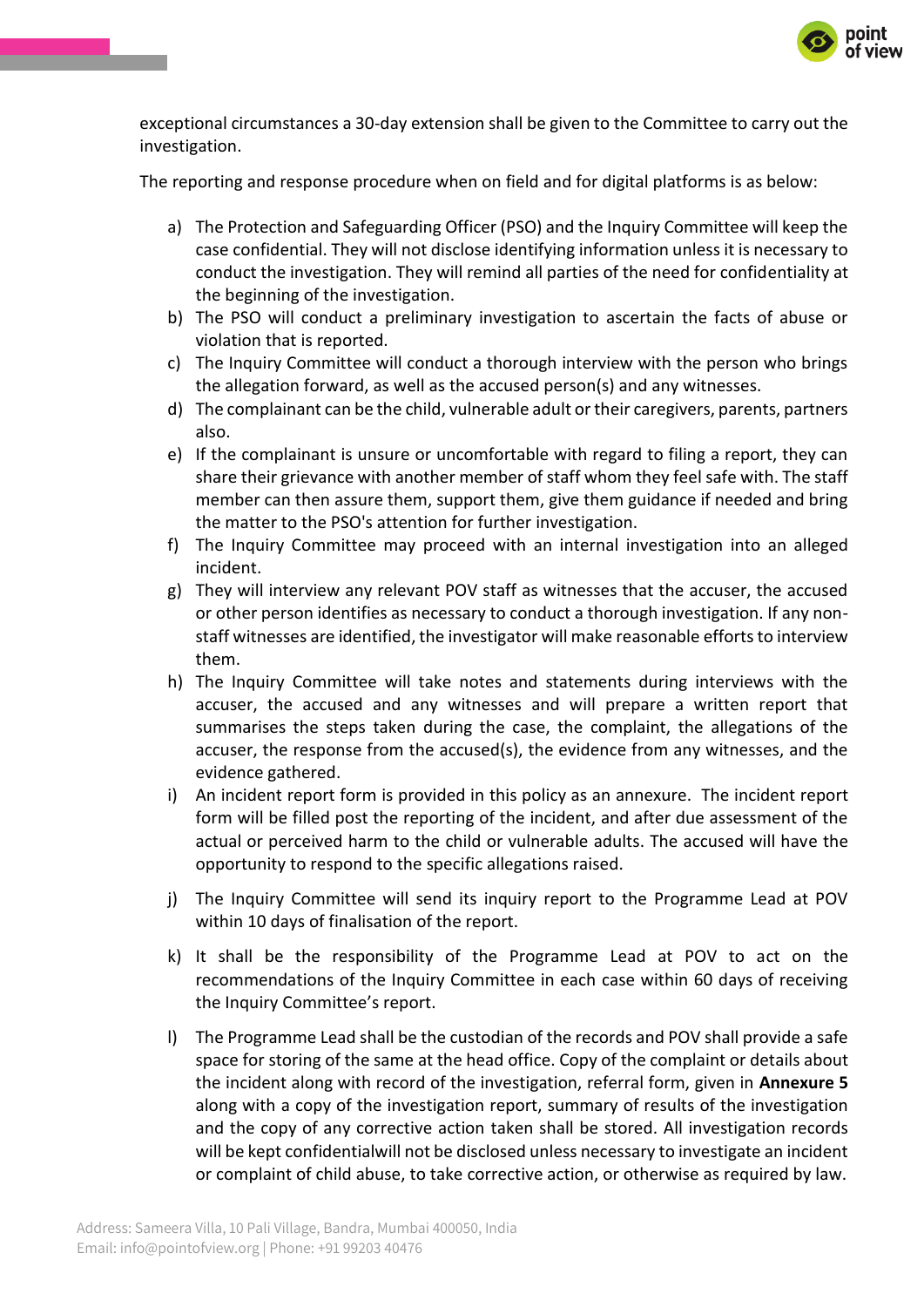

POV will take necessary action and/or dismiss or suspend any staff that is alleged to have violated this policy, pending the outcome of an inquiry, and will sever any ties with its associates and visitors who are proven to have committed abuse against children and vulnerable adults. This may include reporting the incident to the police. POV will take appropriate action to protect the child and vulnerable adults in question from further harm during and following an incident or allegation. The policy and all corresponding procedures take into consideration the prevalence and pervasive impact of a trauma.

If a legitimate concern about an abuse is raised, which proves to be unfounded upon inquiry conducted on the basis of due process and principles of natural justice, no action will be taken against the reporter/complainant. However, any staff, associate or visitor who makes false and malicious accusations of child abuse will face legal or other action as deemed fit.

#### 12. **Monitoring and review**

Regular monitoring of risks, risk mitigation and the effectiveness of the safeguarding measures need to be incorporated into the organisation's normal monitoring processes and activities. This policy will be as far as possible peer reviewed at minimum every 3 years or when it is shown necessary that additional issues need to be identified and addressed through this policy. The policy shall be gender and child sensitive and inclusive. Project related risks and needs assessments shall be carried out periodically to address any new concerns and gaps that may arise.

This policy is keeping in line with POV's institutional policies, and can be cross-referenced with other policies like Anti-Fraud and Whistleblowing, and Prevention of Sexual Harassment at Workplace.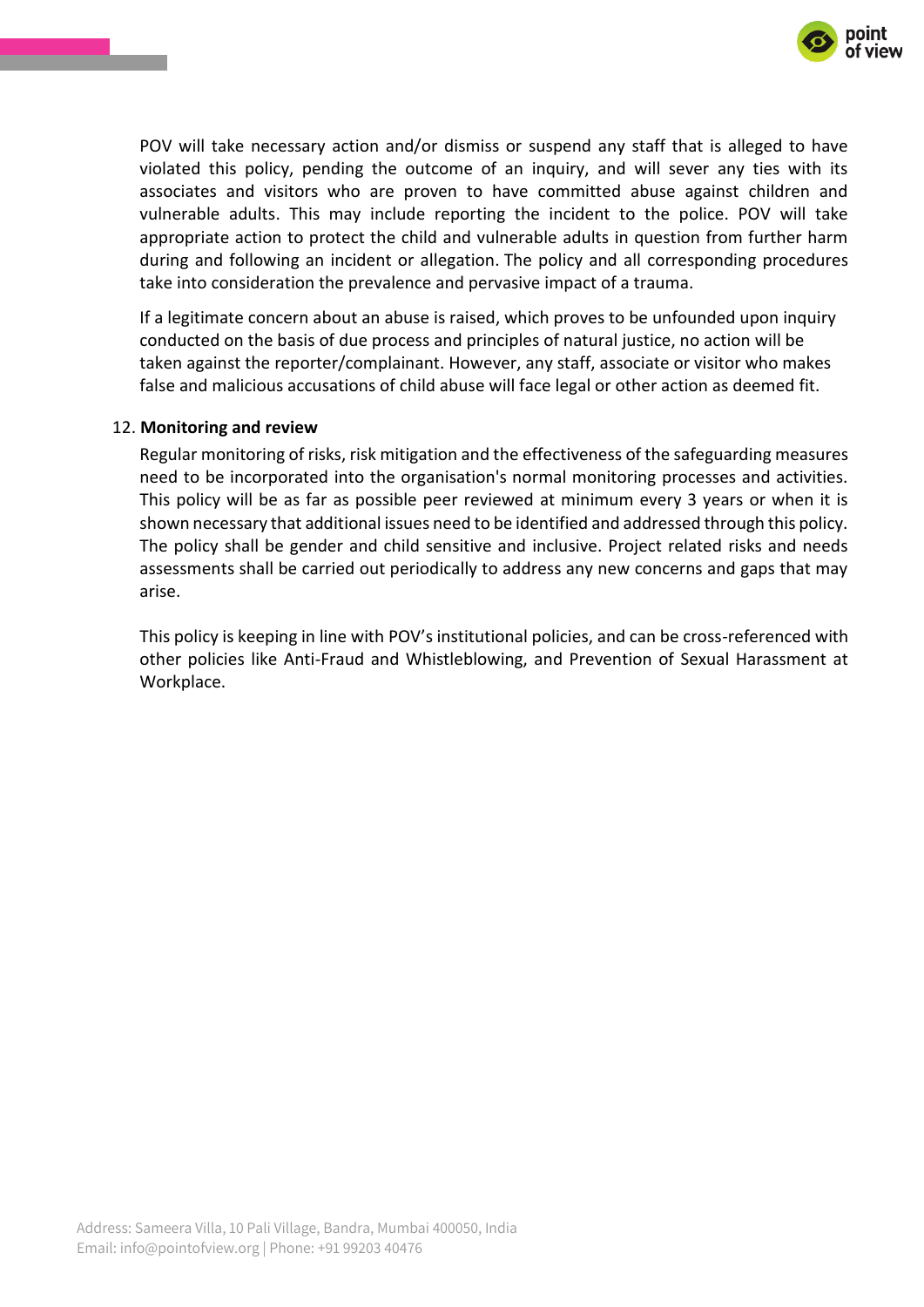

## **Annexure 1: Members of the Internal Committee**

| Sr<br>No       | <b>Position</b> | <b>Name</b>     | <b>Email Id</b>          | <b>Contact No.</b> |
|----------------|-----------------|-----------------|--------------------------|--------------------|
| $\mathbf{1}$   | IC Member       | Debarati Das    | debarati@pointofview.org | +918240026942      |
| $\overline{2}$ | IC Member       | Sameera Iyengar | sameera@pointofview.org  | +919820151835      |
| 3              | IC Member       | Zahra Gabuji    | zahra@pointofview.org    | +919820521940      |
| 4              | IC Member       | Mamta Matani    | mamta@pointofview.org    | +919833237280      |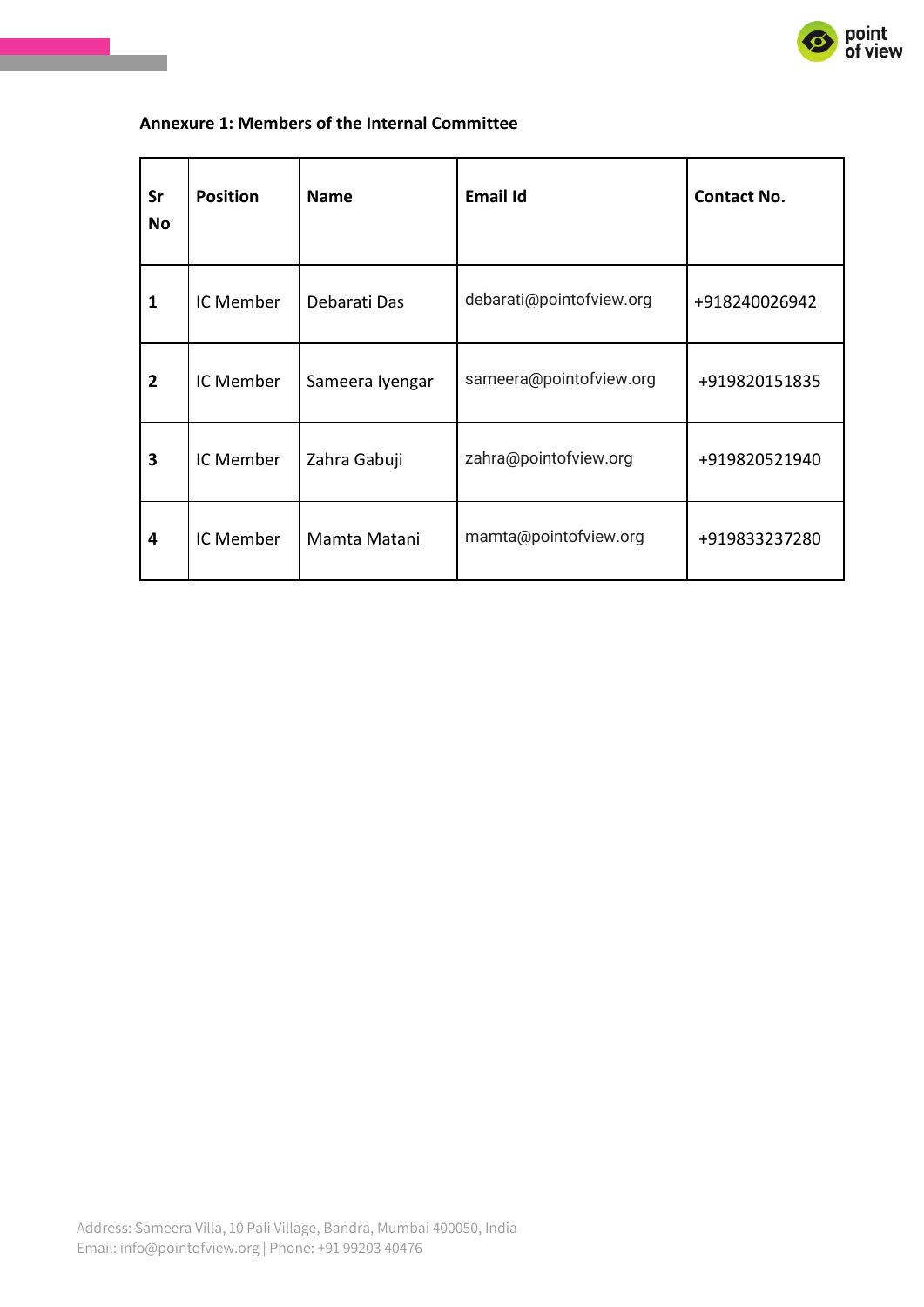

### **Annexure 2:**

#### **Consent Form to be used especially for children and vulnerable adults**

Point of View's (PoV) work is funded through grants from various sources in the public domain. PoV has to submit appropriate appeals/ applications and reports to its donors and to that end PoV needs to use images/ videos/ descriptions to promote its work.

PoV will also use these images and stories to create awareness through its annual reports, newsletters, posters, social media and any web-based mediums, corporate folders and brochures.

As part of PoV's ongoing work we therefore ask that as an individual/ Parent/ Guardian you give your consent to the use of your own/ your child's / your wards images and video's solely for the above mentioned purposes.

#### **Please read and sign this form to indicate your consent.**

I acknowledge that I/ my son/daughter (s) have been photographed or filmed by or on behalf of Point of View (PoV)

I understand and agree that PoV may use my/ my son's/daughter's image/ and description and any audio-visual recordings to promote its work in supporting marginalised voices of women, girls and any other gender. This may be online, in a film, an exhibition or any other medium and anywhere in the world only under the supervision and approval of PoV.

I give my due consent and understand that all images/ descriptions will be used sensitively and with respect and I can withdraw my permission at any time.

- 1. Name of service user/ beneficiary/ participant…….…………………………….
- 2. DoB………………………………….
- 3. Age…………………………….
- 4. Name of service user (if 18 and above)..……………………
- 5. Signature of service user (if 18 and above)..…………………… Or 6. \*Parent/Guardian's Name…………………………………………………………… 7. Parent/ Guardian's Signature…………………………………………………………
	- Or
- 8. \*Organisations Representative's Name……………………………………………..
- 9. Organisations Representative's Signature………………………………………..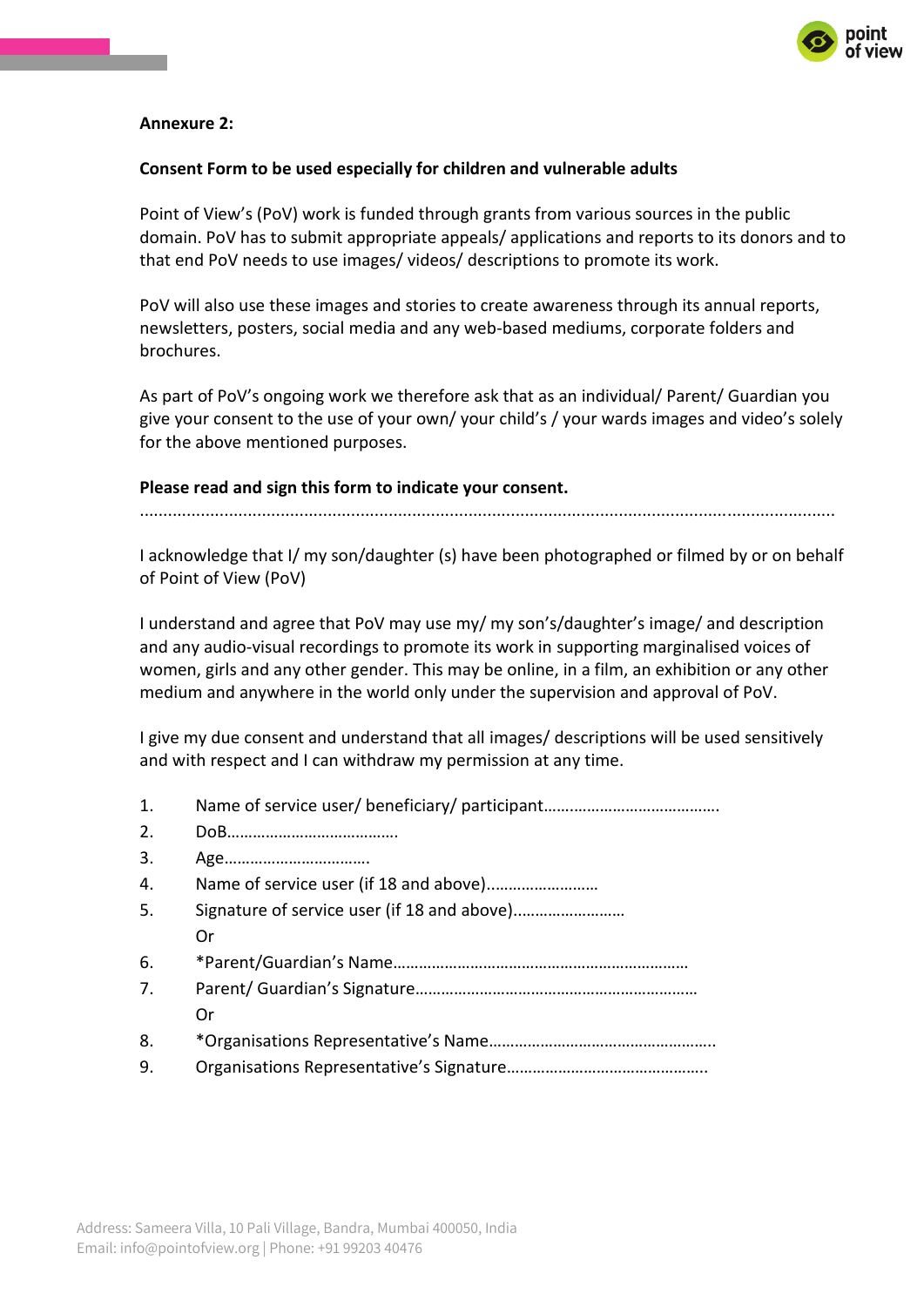

Please state here if there are any ways in which you do NOT want us to use photo(s) of you / your child:

…………………………………………………………………………………………………………………

**Sign ……………………………. Date……………………………**

\*If photo and video content features children, a parent or caregiver must also provide documented consent.

\*If the child is under 18 years of age, the parent or caregiver must provide permission in this section.

### **For internal use only:**

Name of partner organisation (if any): ……………………………………………...………..

Location: …………………………………………………………………..……………..

Consent collected by: ………………………………………………………………….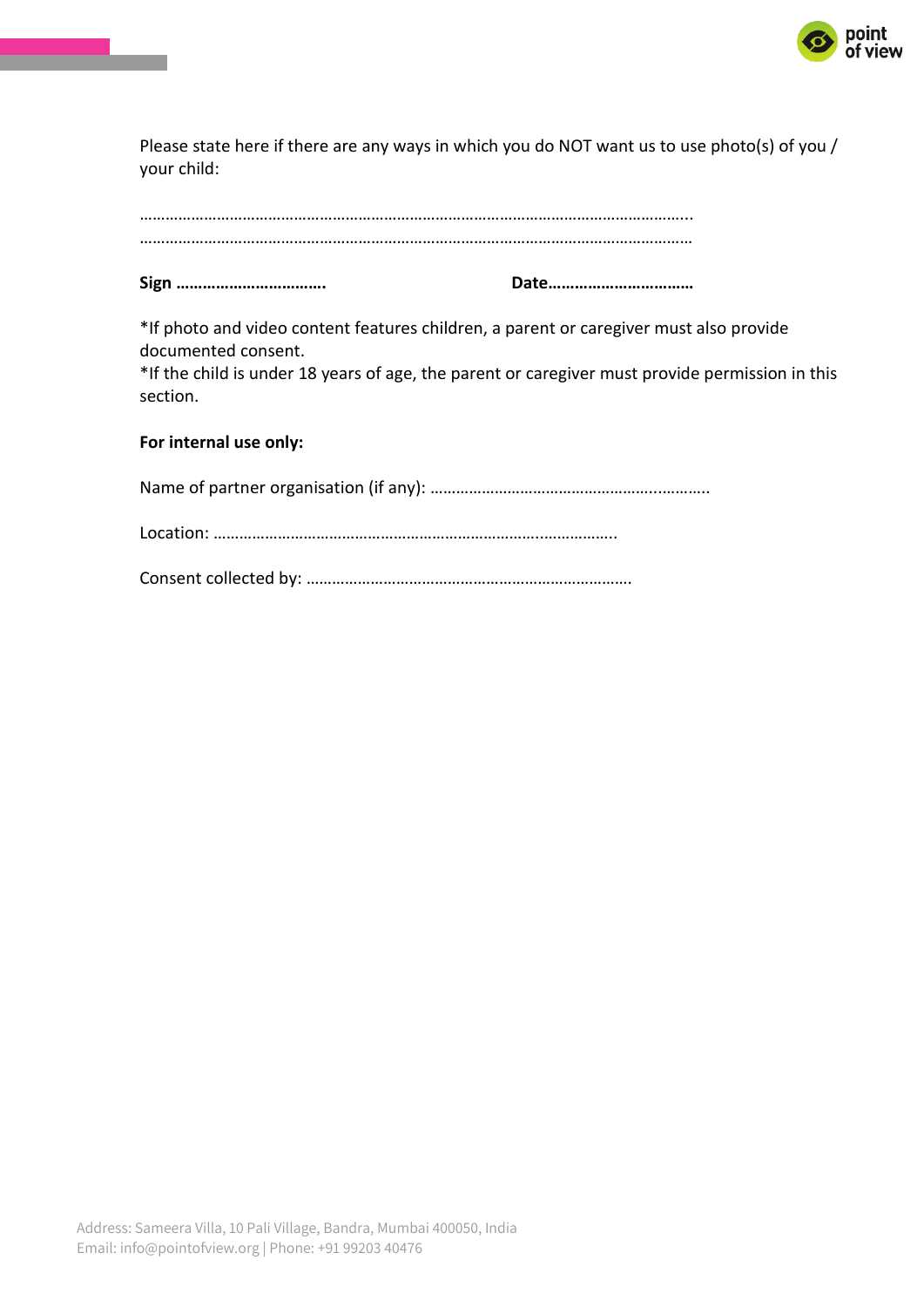

# **Annexure 3 Reporting Concerns Framework**

The following procedures should be followed if you are concerned about the safety and welfare of a child. This framework should be displayed at a strategic location in Point Of View's office.

| 1. What are the circumstances of your concern?                    |          |  |  |
|-------------------------------------------------------------------|----------|--|--|
| Witnessed child abuse                                             | Yes / No |  |  |
| Suspect someone of child abuse?                                   | Yes / No |  |  |
| Someone alleged abuse of a child?                                 | Yes / No |  |  |
| Someone disclosed abuse of a child to you?                        | Yes / No |  |  |
| 2. Does the concern fit any of the following categories of abuse? |          |  |  |
| Do you think a child may have been neglected?                     | Yes / No |  |  |
| Do you think a child may have been physically abused?             | Yes / No |  |  |
| Do you think a child may have been emotionally abused?            | Yes / No |  |  |
| Do you think a child may have been sexually abused?               | Yes / No |  |  |
|                                                                   |          |  |  |

Your concern is justified if you answered yes to any of the questions above, your duty is to report your concerns to the following person: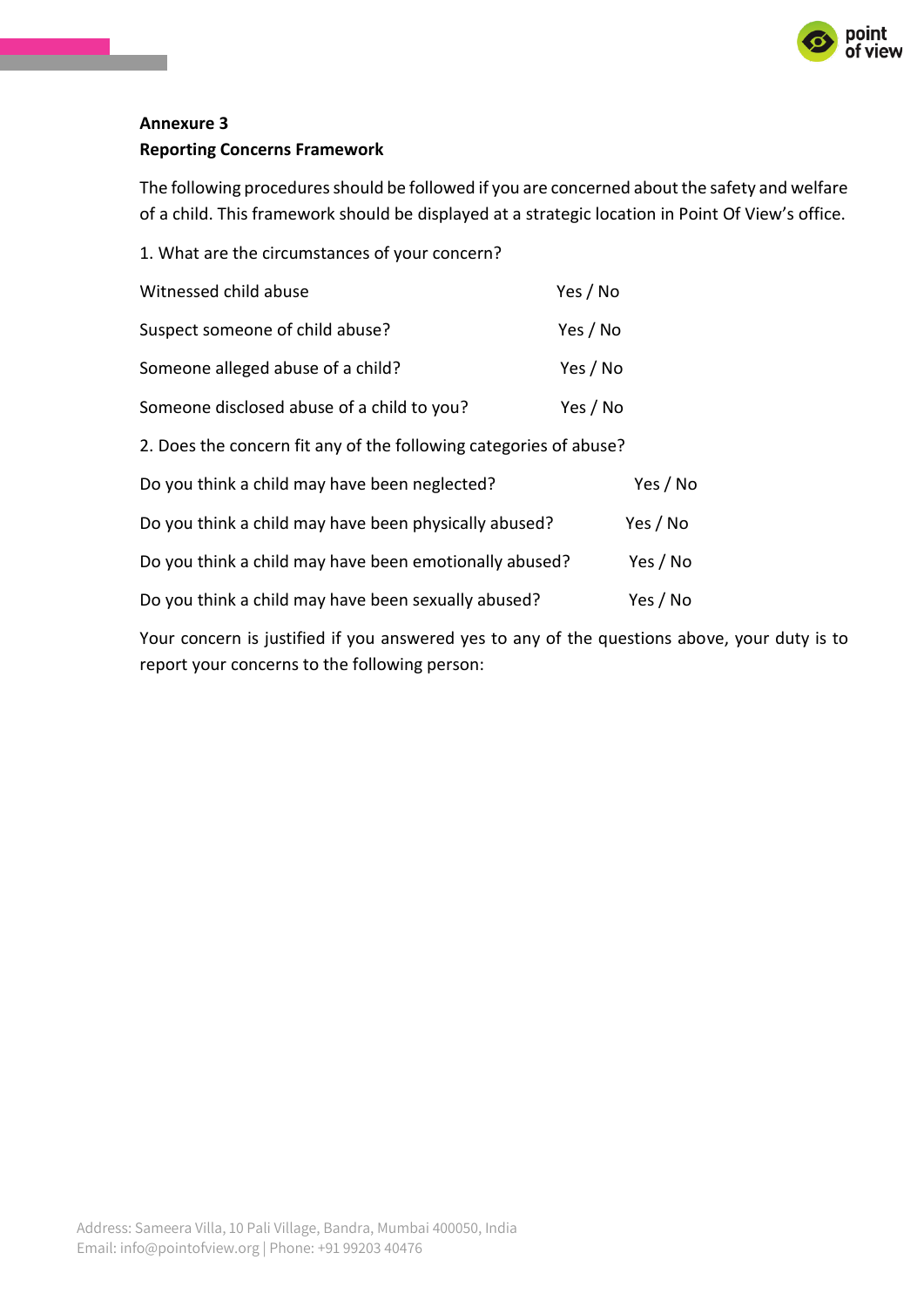

#### **Annexure 4: Incident Report Form**

- 1. Details of the person making the report.
- 2. Details of incident (include dates and times of any specific incidents; mention the name of the witness(es), if any.
- 3. Observations mention the physical signs, behavioural signs or indirect signs, if medical attention is needed.
- 4. What does the child or vulnerable adult want from the investigation?
- 5. Is there a trusted adult/caregiver/partner/legal heir that we can contact in case of a child or a vulnerable adult? If yes, share details.
- 6. Were there any immediate actions taken during the incident?
- 7. Any other information related to the incident?
- 8. Description of actions in light of the investigation carried out along with decisions regarding the incident taken by the Inquiry Committee.
- 9. Closure: reason for closure of the case.
- 10.Closure approved by: (senior management)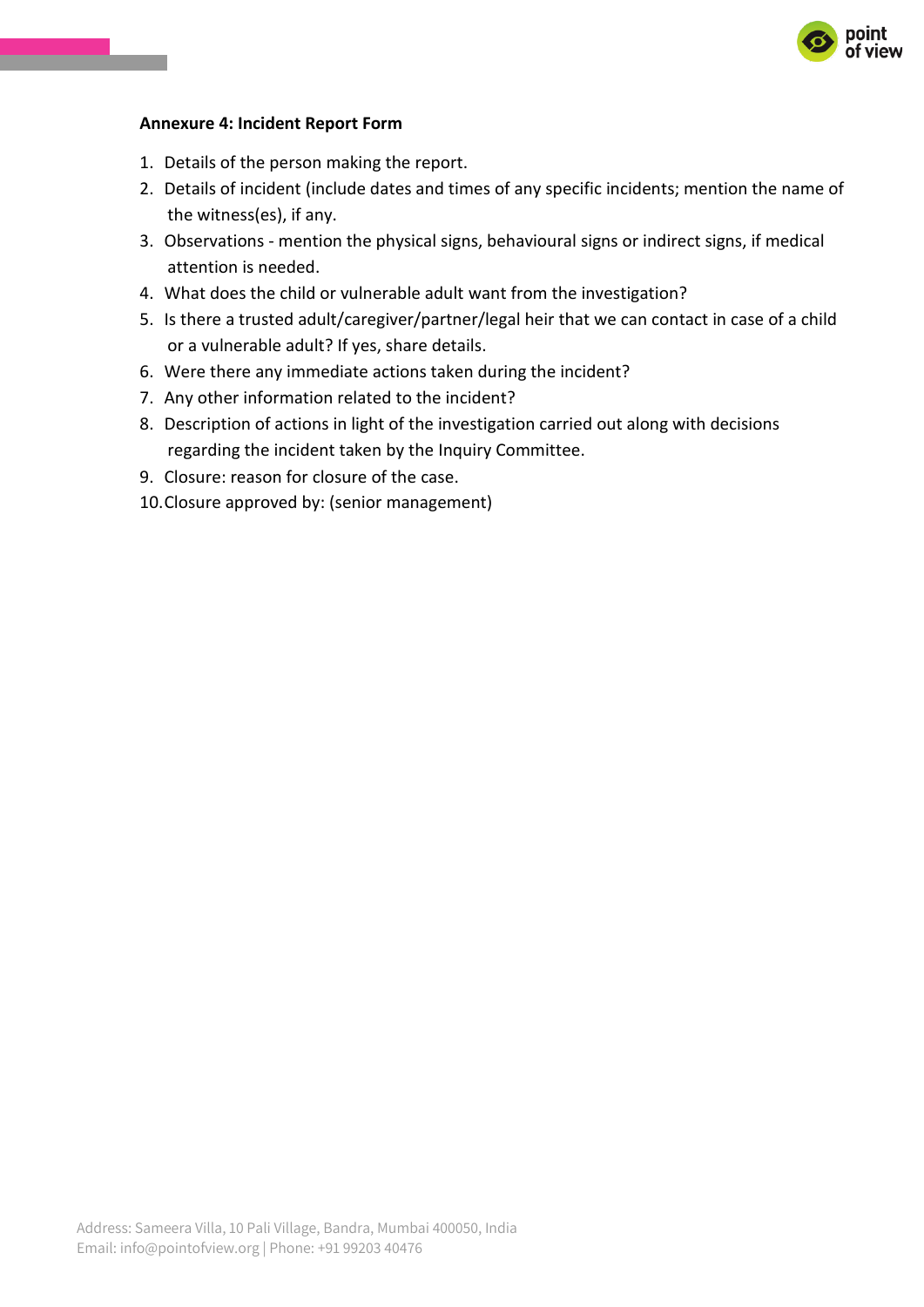

## **Annexure 5: Referral Form**

CONFIDENTIAL: Please restrict access to this document and keep it stored safely.

Note: Please share copies of filled out referral forms with the complainant/ survivor and keep a copy for the organisation's internal records and follow-up.

| <b>Referring agency</b> |          |  |  |
|-------------------------|----------|--|--|
| Agency/org:             | Contact: |  |  |
| Phone:                  | Email:   |  |  |
| Location                |          |  |  |

| <b>Receiving agency</b> |          |  |
|-------------------------|----------|--|
| Agency/org:             | Contact: |  |
| Phone:                  | Email:   |  |
| Location                |          |  |

| <b>Complainant/ Survivor information</b> |                               |  |  |
|------------------------------------------|-------------------------------|--|--|
| Name:                                    | Phone:                        |  |  |
| <b>Address:</b>                          | Age:                          |  |  |
| <b>Sex</b>                               | <b>Nationality:</b>           |  |  |
| Language:                                | ID number                     |  |  |
| If survivor is a minor (under 18)        |                               |  |  |
| Name of primary caregiver:               | <b>Relationship to child:</b> |  |  |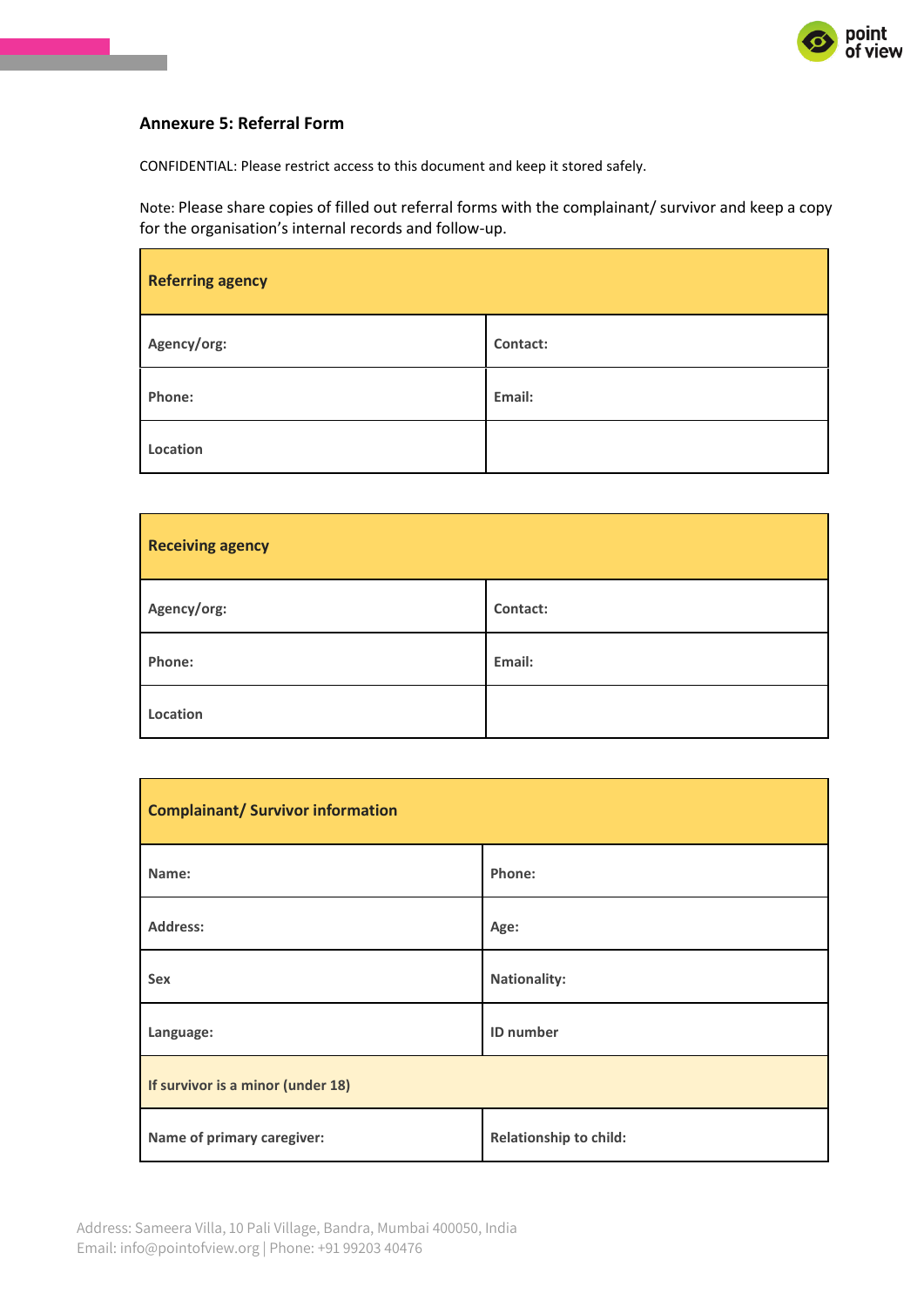

**Contact information for caregiver: Is child separated or unaccompanied? c Yes c No**

**Caregiver is informed about referral? c Yes c No (If no, explain)**

| <b>Background Information/Reason for referral and services already provided</b>      |                                                                                                    |  |  |
|--------------------------------------------------------------------------------------|----------------------------------------------------------------------------------------------------|--|--|
| Has the survivor been informed of the referral?<br>c Yes c No (If no, explain below) | Has the survivor been referred to any other<br>organization?<br>c Yes c No (If yes, explain below) |  |  |
|                                                                                      |                                                                                                    |  |  |

| <b>Services requested</b>              |                       |                                                   |  |
|----------------------------------------|-----------------------|---------------------------------------------------|--|
| c Mental Health Services               | c Protection Services | c Shelter                                         |  |
| c Psychosocial Support                 | c Legal Assistance    | c Material Assistance                             |  |
| c Social Services                      | c Education           | c Nutrition                                       |  |
| c Medical Care                         | c Livelihood Support  | c Support for children born as a<br>result of SEA |  |
| Please explain any requested services: |                       |                                                   |  |

**Consent to release information. (Read with survivor/ caregiver and answer any questions before s/he signs below. Sign on behalf of survivor/caregiver if consent is given verbally and survivor/caregiver cannot sign.)**

Address: Sameera Villa, 10 Pali Village, Bandra, Mumbai 400050, India Email: info@pointofview.org | Phone: +91 99203 40476